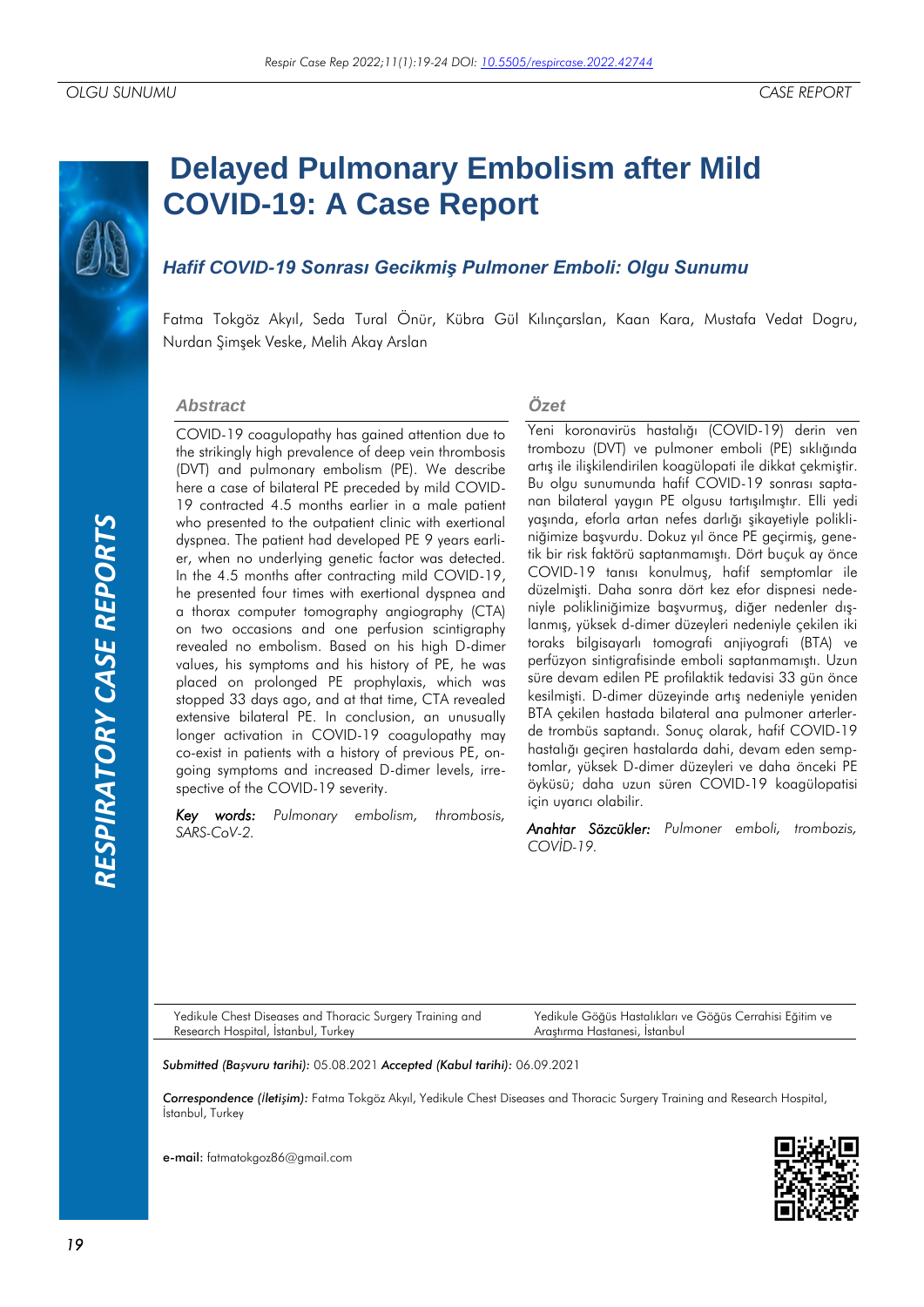The novel coronavirus pandemic has seen over 172 million infections and over 3.7 million deaths worldwide (1). Aside from the initial stages of infection, comorbidities and post-viral complications have yielded a high rate of morbidity and mortality.

Clinical studies have identified an increased risk of venous thromboembolism (VTE) in COVID-19 patients. The viral infection activates proinflammatory cytokines, platelets and leucocytes, leading eventually to endothelial injury. Increased Von Willebrand factor (vWF), FXII and neutrophil extracellular traps predispose to the generation of thrombin, fibrin deposits and the formation of thrombus. The mechanisms resulting in deep vein thrombosis (DVT), pulmonary embolism (PE) and other coagulopathies are referred to collectively as "COVID-19 coagulopathy" (1,2).

The incidence of VTE is 5–10% in hospitalized patients and 30% in patients requiring treatment in the intensive care unit (ICU). The estimated prevalence of PE, as the most common manifestation of VTE, is 4–23% (3). Anticoagulation therapy is the optimum approach to the prevention and treatment of thromboembolic disease (4). Heparin – in both its unfractionated (UFH) and low molecular weight (LMWH) forms – is shown to improve the prognosis of COVID-19 patients and lower the 28-day mortality in patients meeting SIC criteria or with elevated D-dimer (5).

It is not clear whether preventive anticoagulation treatments should be continued after discharge. An estimated rate of 2.5–5% VTE is suggested in post-discharge patients (6). Prolonged VTE prophylaxis is suggested only in post-discharge patients in the presence of certain risk factors, which include impaired mobilization, active malignancy, higher VTE risk scores, advanced age, more than twice the normal D-dimer values and previous history of VTE (1,7). Only a limited number of clinical studies have focused on VTE in post-acute COVID-19. A prospective study evaluating the incidence of post-discharge VTE with D-dimer levels and venous ultrasound found that one out of 102 patients developed asymptomatic VTE, and only 8% received post-discharge thromboprophylaxis in this cohort (8). No prolonged prophylaxis is recommended for mild COVID-19 patients, although cases have been reported where VTE was detected even 3 months after PCR positivity (9,10).

We report here on a patient with bilateral and extensive PE, detected 4.5 months after contracting mild COVID-19. The patient is discussed in terms of his 9-year history of PE, his frequent admission with ongoing symptoms and his diagnostic work-up in the outpatient clinic.

### **CASE**

A 57-year-old male presented to the outpatient clinic with complaints of gradually decreased exercise tolerance and mild chest pain. He had been diagnosed with diabetes mellitus and chronic obstructive pulmonary disease 5 years earlier and had been followed-up regularly. He had developed PE 9 years earlier, but with no genetic predisposing factor. His weight was 120 kg, height 1.88 m and was a former swimmer who still exercised regularly.

The patient had been diagnosed with COVID-19 pneumonia based on a real-time polymerase chain reaction (PCR) test 4.5 months earlier, and had been treated at home (Figure 1a and b). He had presented previously to our COVID outpatient clinic on four previous occasions with exertional dyspnea and occasional chest pain. During all visits, respiratory tract infection, COPD exacerbation, respiratory failure and cardiac pathology were excluded.



*Figure 1a and b: Chest X-ray and Thorax CT at COVID diagnosis (PCR positive)*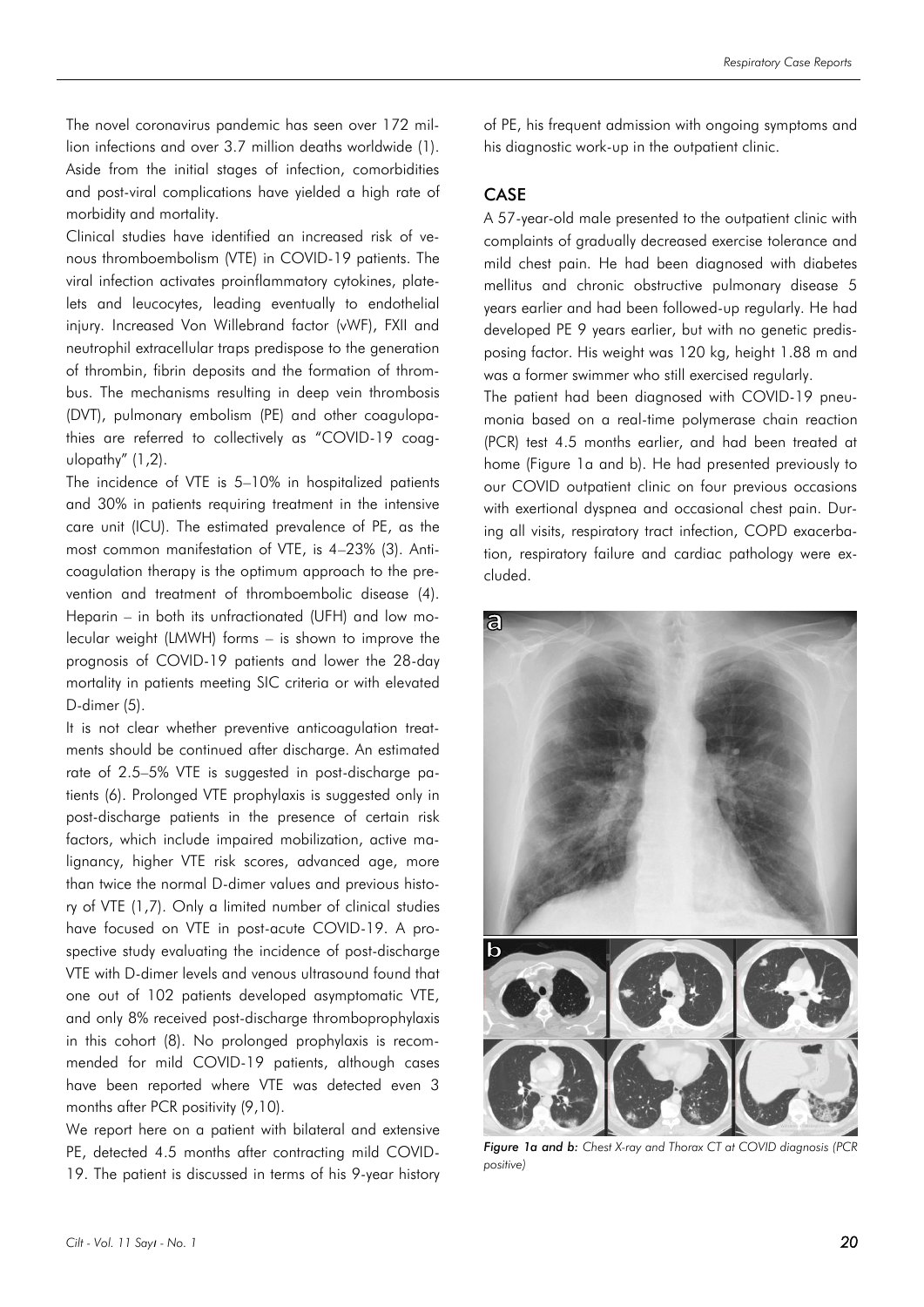On day 40, a follow-up examination revealed radiological regression and the patient complained of mild exertional dyspnea (Figure 2). Due to the PE history and increased D-dimer values, prophylactic enoxaparin therapy was prolonged.

In week 8 the patient underwent a thorax computer tomography angiography (CTA) and no PE was detected (Figure 3), although the anticoagulation was continued due to the patient history and symptoms.

In week 15, perfusion scintigraphy was performed due to the persistence of symptoms to exclude chronic thromboembolism. Perfusions of both lungs up to the segmental and subsegmental levels were normal. The VTE prophylaxis was planned to be discontinued (Figure 4), although it was learned that he had continued with the previouslyprescribed prophylactic enoxaparin treatment for three more weeks.

In his last outpatient clinic admission 33 days ago with similar symptoms, D-dimer was increased (1.18 mg/L) and CTA did not indicate PE, and anticoagulant therapy was subsequently stopped (Figure 5).

At presentation, his physical examination results and vital signs were normal (respiratory rate: 14/minute, heart beat 92/min, arterial tension: 110/70 mmHg, oxygen saturation at room air: 94%); while laboratory parameters revealed: glucose: 110 (74-109) mg/dl, creatinine: 1.17 (0.6-1.2) mg/dl, blood urea nitrogen: 28 (10-50) mg/dl, CRP: 4 (0-5) mg/L, leucocytes: 8.34 103/uL, hemoglobin: 14.5 (11-16) g/dL, platelet: 280 (103/uL) and D-dimer 4.61 (0-0.5) mg/L.



*Figure 2: Radiological regression 4 weeks after COVID-19 diagnosis*



*Figure 3: Thorax CT angiography 6 weeks after COVID-19 diagnosis*

Due to the increased D-dimer value, CTA was planned, and extensive bilateral PE was detected (Figure 6). The thrombus on the right main pulmonary artery (PA) was lying in the distal segmental and subsegmental branches, and from the left lower lobar PA to the subsegmental branches. A cardiac examination revealed a normal ejection fraction and mild tricuspid insufficiency, while the systolic pulmonary artery pressure was measured at 35 mmHg. The troponin level was 0.018 ng/ml and the probrain natriuretic peptide (BNP) level was 61 pg/ml. No deep vein thrombosis was detected in a lower limb Doppler ultrasonography.

The patient was placed on half-dose thrombolytic treatment, after which anticoagulant treatment was initiated. At first-month follow-up, the patient was asymptomatic and he informed that he had re-gained his pre-COVID exercise tolerance. Although no genetic risk factor had been detected 9 years earlier, a re-test for genetic risk factors was scheduled.



*Figure 4: Thorax CT angiography 33 days before PE diagnosis*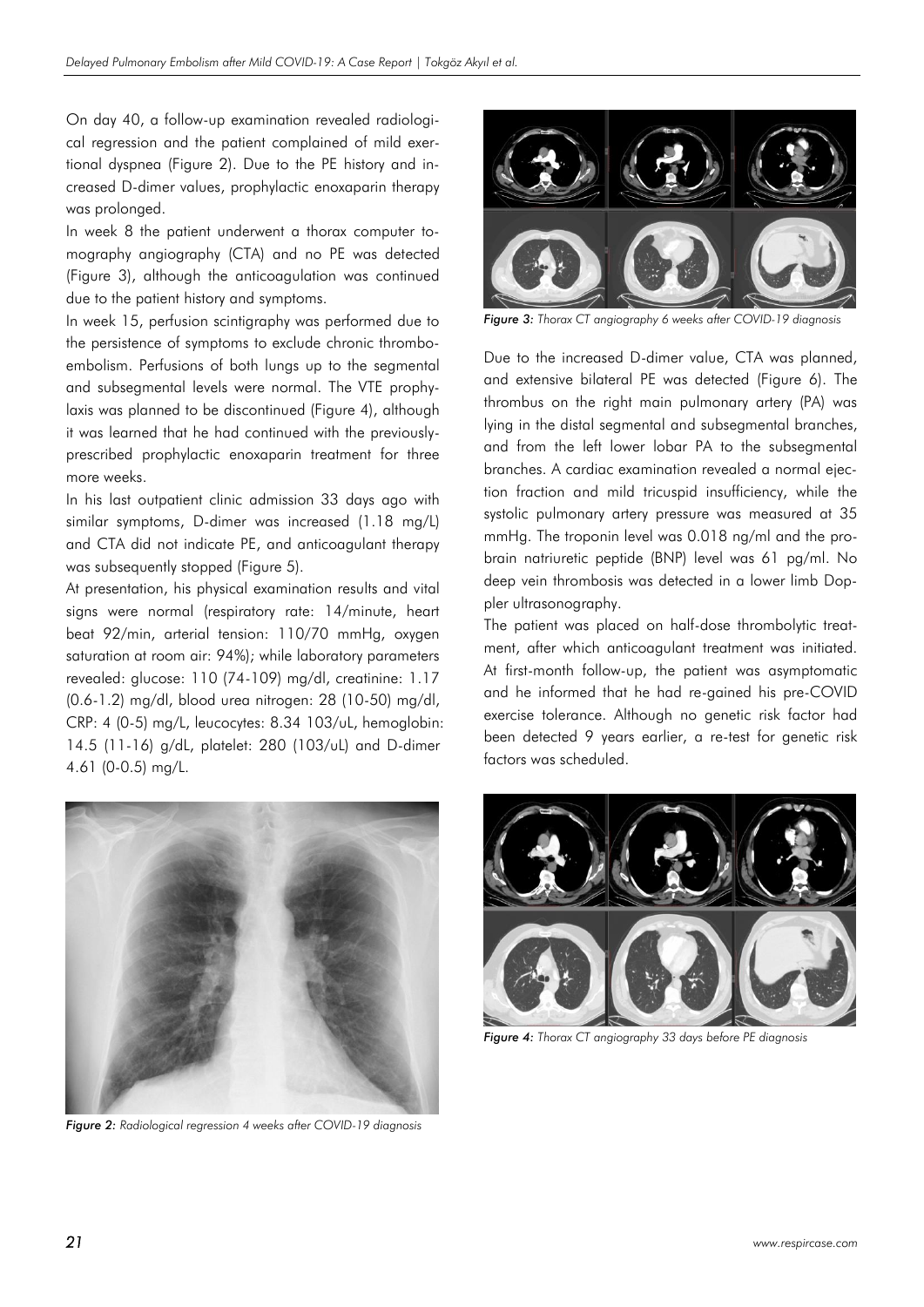

*Figure 5: Outpatient follow-up and D-dimer values*

### **DISCUSSION**

The case presented here raises several important points for discussion. Firstly, the patient had only mild COVID-19, the resolution of which was verified radiologically. Subsequently, the patient consistently presented to the outpatient clinic with decreased exercise tolerance, which was corroborated by his D-dimer values. With VTE prophylaxis with enoxaparin, the D-dimer values fell gradually, but after discontinuing anticoagulation, his symptoms and D-dimer values re-ascended. The case suggests that an unusually longer COVID-19 coagulopathy activation may occur due to as-yet unexplained mechanisms in patients with a history of PE. The presence of immune, metabolic, lipid and vascular mechanisms can be defined during infection, although the time until complete recovery and the post-acute phase of vascular injury remains unknown (11). A period of 4 weeks after the onset of symptoms or PCR positivity is defined as acute COVID-19. Persistent symptoms or new complications after 4 weeks and up to 6 months are described as post-acute COVID-19 (12). Venous and arterial thromboembolisms are among the most frequent late complications of COVID-19 (13). Clinical studies have focused mostly on VTE risk in cases of moderate and severe COVID-19 in the post-acute period. Our literature review shows revealed only a limited number of thrombotic complications reported during the later phases. Fan et al. reported four male cases (aged 38–49 years) with delayed acute arterial thrombosis following mild COVID-19. The medical conditions they encountered were middle cerebral artery infarct, pulmonary embolism, infrarenal aortic thrombosis and myocardial infarction in the 41–90 days of COVID-19 infection. Only one patient had diabetes mellitus and the rest had no comorbidities (9). Singh et al. (10) reported nine cases (aged  $63\pm9$  years, 6 males, and one with co-morbid DM) with acute VTE occurring within an average of 88 days after PCR positivity in which the mean D-dimer value was 6.8 ug/Ml. Of the total, five of the patients were not hospitalized for their COVID-19 treatments, two of which had previous VTE.

The case in the present study had only mild COVID-19, and had been under VTE prophylaxis due to his medical history, ongoing symptoms and high D-dimer values, despite which extensive PE was detected 1 month after treatment was ceased. These findings imply that clinicians should go beyond the general guidelines and remember that when it comes to COVID-19 follow-up and complications, every patient, especially those with underlying medical histories, is a unique case. Our case demonstrates that catastrophic vascular complications may occur up to 6 months after PCR positivity.

The optimum anticoagulation strategies remain unclear. Based on current recommendations, UFH, LMWH and fondaparinux in standard doses are preferred as they have shorter half-lives and fewer interactions with other COVID-19 pharmacological treatments when compared to oral anticoagulants (1,3,14,15). The case presented had undergone 4 months of enoxaparin therapy.

There are currently two main indications for PE prophylaxis in hospitalized COVID-19 patients: i) The decision is made based on specific risk scores, taking respiratory failure, malignancy and heart failure into account; immobilized patients and patients requiring ICU treatment should take prophylaxis if not contraindicated (1,3), ii) All hospitalized patients should take prophylaxis if not contraindicated (14,15). In Turkey, all hospitalized patients are suggested to take a prophylactic dose of heparin (LMWH or UFH). Additionally, patients with a greater than 2-fold D-dimer increase are defined as high-risk for VTE, and are indicated for >45 days of prophylactic treatment (16).



*Figure 6: Thorax CT angiography image showing the thrombus on the right main pulmonary artery*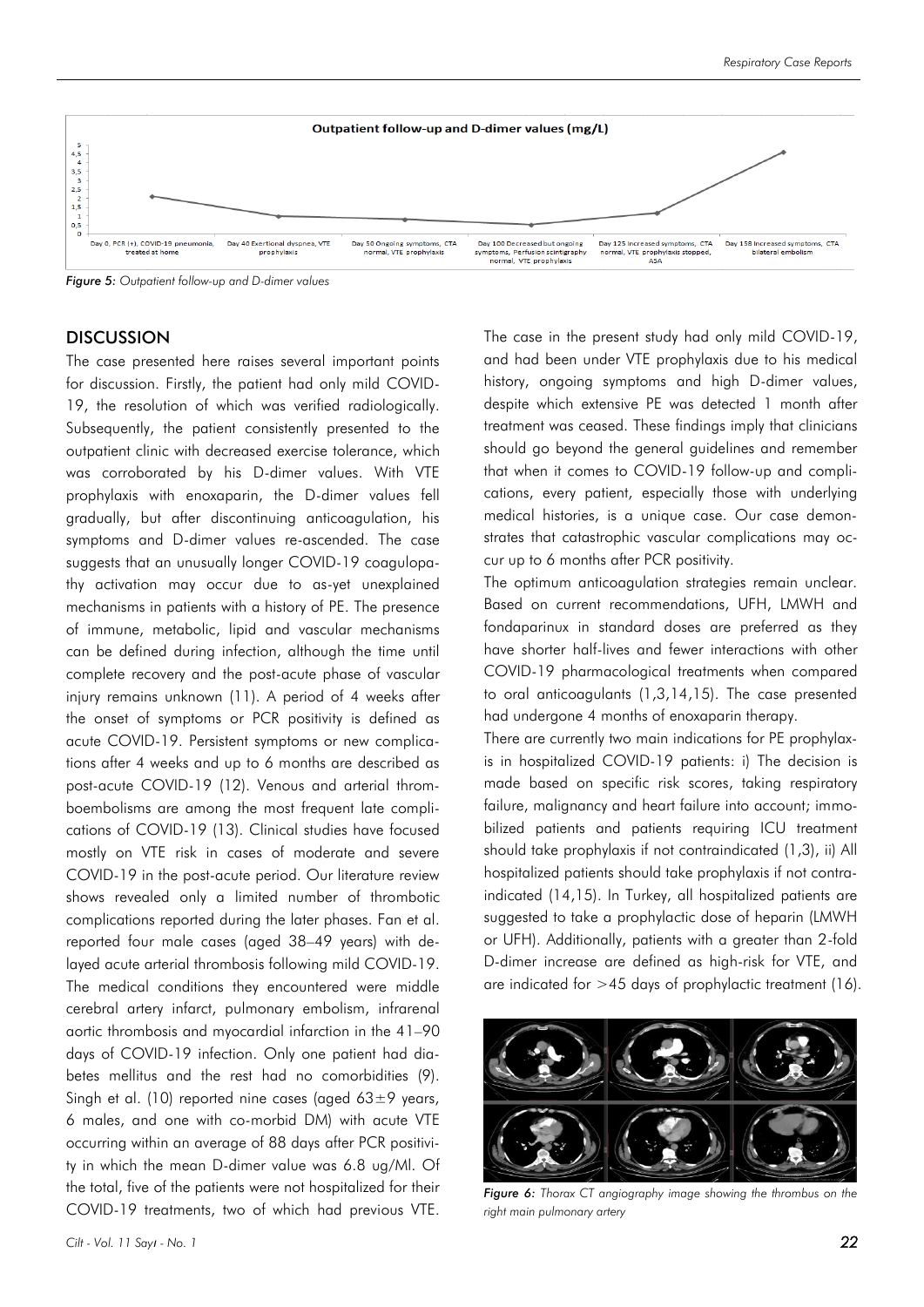Although daily measurement is not recommended, Ddimer levels can be used as a marker of disease severity and prognosis (6). A retrospective study suggested that baseline D-dimer values higher than 1 mg/mL are a strong and independent risk factor indication for inhospital mortality (17). Cui et al. (18) identified a Ddimer cut-off value of 1.5 mg/mL for the detection of VTE, with 85% sensitivity and 88.5% specificity. Our case was identified with a sharp D-dimer increase at the time of presentation. Screening and comparisons with previous D-dimer values may point to VTE in these patients.

In conclusion, VTE may be encountered in the long-term after a COVID-19 infection, even in its mild form. A history of embolism, persistent symptoms and an increased trend in D-dimer values should alert clinicians to the possibility of VTE.

# CONFLICTS OF INTEREST

None declared.

# AUTHOR CONTRIBUTIONS

Concept - F.T.A., S.T.Ö, K.G.K., K.K., M.V.D., N.Ş.V., M.A.A.; Planning and Design - F.T.A., S.T.Ö., K.G.K., K.K., M.V.D., N.Ş.V., M.A.A.; Supervision - F.T.A., S.T.Ö., K.G.K., K.K., M.V.D., N.Ş.V., M.A.A.; Funding - F.T.A., S.T.Ö.; Materials - F.T.A., S.T.Ö.; Data Collection and/or Processing - F.T.A., K.G.K.; Analysis and/or Interpretation - F.T.A., K.G.K.; Literature Review - F.T.A., K.G.K., S.T.Ö.; Writing - F.T.A., K.G.K., S.T.Ö.; Critical Review - F.T.A., S.T.Ö., K.G.K.

# YAZAR KATKILARI

Fikir - F.T.A., S.T.Ö., K.G.K., K.K., M.V.D., N.Ş.V., M.A.A.; Tasarım ve Dizayn - F.T.A., S.T.Ö., K.G.K., K.K., M.V.D., N.Ş.V., M.A.A.; Denetleme - F.T.A., S.T.Ö., K.G.K., K.K., M.V.D., N.Ş.V., M.A.A.; Kaynaklar - F.T.A., S.T.Ö.; Malzemeler - F.T.A., S.T.Ö.; Veri Toplama ve/veya İşleme - F.T.A., K.G.K.; Analiz ve/veya Yorum - F.T.A., K.G.K.; Literatür Taraması - F.T.A., K.G.K., S.T.Ö.; Yazıyı Yazan - F.T.A., K.G.K., S.T.Ö.; Eleştirel İnceleme - F.T.A., S.T.Ö., K.G.K.

# **REFERENCES**

1. Bikdeli B, Madhavan MV, Jimenez D, Chuich T, Dreyfus I, Driggin E, et al. COVID-19 and thrombotic or thromboembolic disease: implications for prevention, antithrombotic therapy, and follow-up: JACC state-of-theart review. J Am Coll Cardiol 2020; 75:2950-73. [\[CrossRef\]](https://doi.org/10.1016/j.jacc.2020.04.031)

- 2. Sanidas E, Grassos C, Papadopoulos D, Velliou M, Barbetseas J. Pulmonary embolism prophylaxis in patients with COVID-19: an emerging issue. Heart Lung Circ 2021; 30:1435-41. [\[CrossRef\]](https://doi.org/10.1016/j.hlc.2021.04.018)
- 3. Kosior DA, Undas A, Kopec G, Hryniewiecki T, Torbicki A, Mularek Kubzdela T, et al. Guidance for anticoagulation management in venous thromboembolism during the coronavirus disease 2019 (COVID-19) pandemic in Poland: an expert opinion of the Section on Pulmonary Circulation of the Polish Cardiac Society. Kardiol Pol 2020; 78:642-6. [\[CrossRef\]](https://doi.org/10.33963/KP.15425)
- 4. Barnes G, Burnett A, Allen A, Blumenstein M, Clark NP, Cuker A, et al. Thromboembolism and anticoagulant therapy during the COVID-19 pandemic: interim clinical guidance from the anticoagulation forum. J Thromb Thrombolysis 2020; 50:72-81. [\[CrossRef\]](https://doi.org/10.1007/s11239-020-02138-z)
- 5. Lazaridis D, Leung S, Kohler L, Smith CH, Kearson ML, Eraikhuemen N. The impact of anticoagulation on COVID-19 (SARS CoV-2) patient outcomes: a systematic review. J Pharm Pract 2021; 8971900211015055. [\[CrossRef\]](https://doi.org/10.1177/08971900211015055)
- 6. Patell R, Bogue T, Koshy A, Bindal P, Merrill M, Aird WC, et al. Postdischarge thrombosis and hemorrhage in patients with COVID-19. Blood 2020; 136:1342-6. [\[CrossRef\]](https://doi.org/10.1182/blood.2020007938)
- 7. National Institutes of Health. Coronavirus Disease 2019 (COVID-19) Treatment Guidelines. Available at: https://www.covid19treatmentguidelines.nih.gov. [accessed at 5.5.21].
- 8. Engelen MM, Vandenbriele C, Balthazar T, Claeys E, Gunst J, Guler I, et al. Incidence of venous thromboembolism in patients discharged after COVID-19 hospitalization. Semin Tromb Hemost 2021; 47:362-71. [\[CrossRef\]](https://doi.org/10.1055/s-0041-1727284)
- 9. Fan BE, Umapathi T, Chua K, Chia YW, Wong SW, Tan GWL, et al. Delayed catastrophic thrombotic events in young and asymptomatic post COVID-19 patients. J Thromb Thrombolysis 2021; 51:971-7. [\[CrossRef\]](https://doi.org/10.1007/s11239-020-02332-z)
- 10. Singh A, Patel Y, Zatakia J, Steiger D. Acute venous thromboembolism occuring many months following acute COVID-19. Am J Respir Crit Care Med 2021; 203:A3727. [\[CrossRef\]](https://doi.org/10.1164/ajrccm-conference.2021.203.1_MeetingAbstracts.A3727)
- 11. Becker RC. Anticipating the long-term cardiovascular effects of COVID-19. J Thromb Thrombolysis 2020; 50:512-24. [\[CrossRef\]](https://doi.org/10.1007/s11239-020-02266-6)
- 12. Nalbandian A, Sehaal K, Gupta A, Madhavan MV, McGroder C, Stevens JS, et al. Post- acute COVID-19 syndrome. Nat Med 2021; 27:601-15. [\[CrossRef\]](https://doi.org/10.1038/s41591-021-01283-z)
- 13. SeyedAlinaghi S, Afsahi AM, MohsseniPour M, Behnezhad F, Salehi MA, Barzegary A, et al. Late complicati-